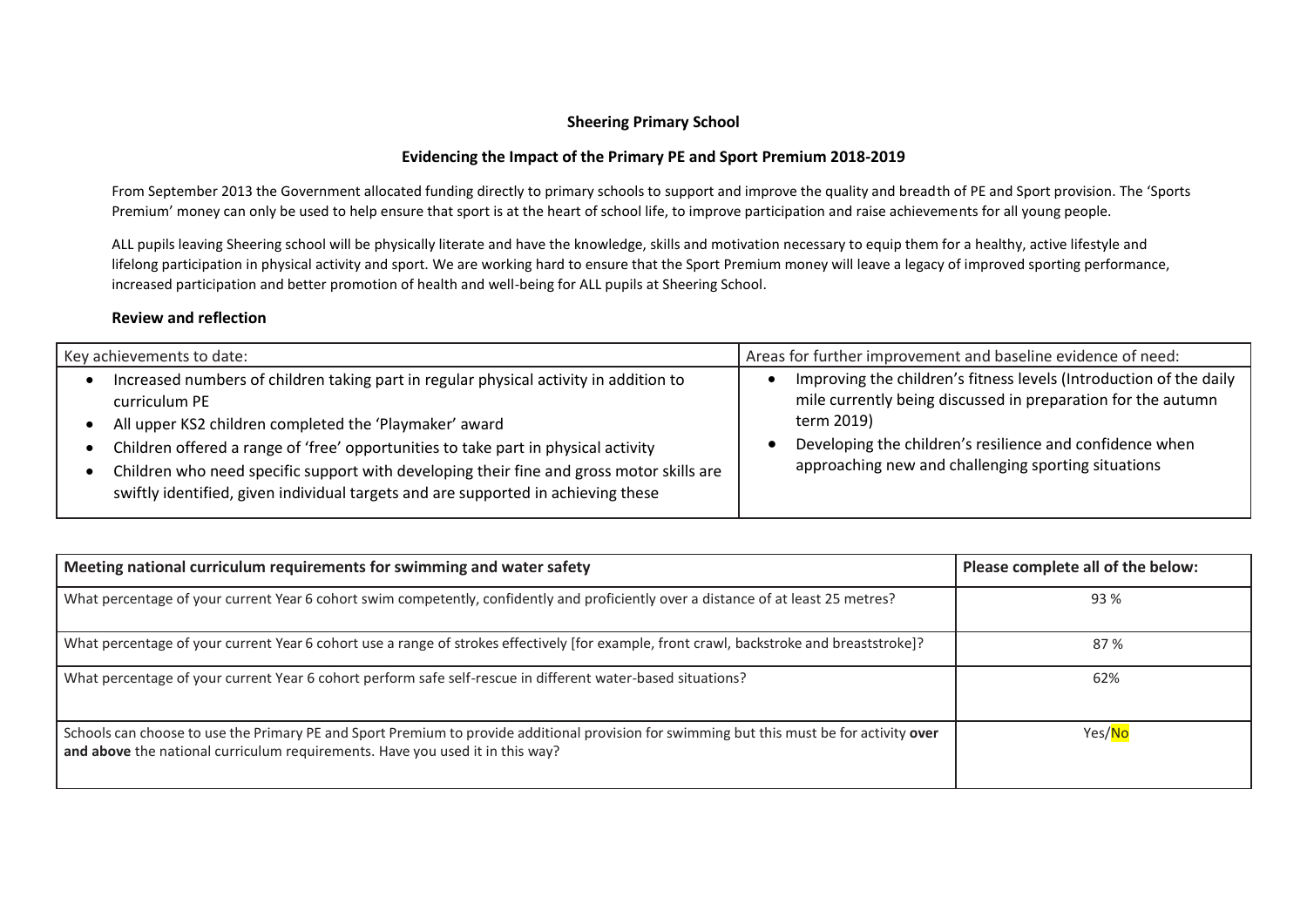## **Action Plan and Budget Tracking**

| Academic Year: 2018/19                                                                              | Total fund allocated: £16,950                                                                                                                                       |                              | Date Updated: July 2019                                                                                                                                                                                                                                                                                                            |                                                                                                                                                                                                                                                                                                                                                                            |
|-----------------------------------------------------------------------------------------------------|---------------------------------------------------------------------------------------------------------------------------------------------------------------------|------------------------------|------------------------------------------------------------------------------------------------------------------------------------------------------------------------------------------------------------------------------------------------------------------------------------------------------------------------------------|----------------------------------------------------------------------------------------------------------------------------------------------------------------------------------------------------------------------------------------------------------------------------------------------------------------------------------------------------------------------------|
| School focus with clarity on<br>intended impact on pupils:                                          | <b>Actions to achieve:</b>                                                                                                                                          | <b>Funding</b><br>allocated: | <b>Evidence and impact:</b>                                                                                                                                                                                                                                                                                                        | Sustainability and suggested next<br>steps:                                                                                                                                                                                                                                                                                                                                |
|                                                                                                     | that primary school children undertake at least 30 minutes of physical activity a day in school                                                                     |                              | Key indicator 1: The engagement of all pupils in regular physical activity - Chief Medical Officer guidelines recommend                                                                                                                                                                                                            | Percentage of total allocation:<br>16%                                                                                                                                                                                                                                                                                                                                     |
| Intention                                                                                           | Implementation                                                                                                                                                      |                              | Impact                                                                                                                                                                                                                                                                                                                             |                                                                                                                                                                                                                                                                                                                                                                            |
| All children will be involved in<br>regular physical activity.                                      | Increase the number and variety $£380$<br>of 'free' lunchtime and after<br>school sports clubs<br>Focus on least active children<br>and sign post them to the clubs |                              | Clubs this year included: running,<br>athletics, netball, football and<br>rounders<br>Increase from 32 children involved in<br>school sports clubs in the autumn<br>term to 63 children in the spring<br>term and 78 (74% of whole school) in<br>the summer term<br>Children learning new skills and<br>developing new friendships | Continue to offer a variety of<br>opportunities for children to<br>participate in<br>Pupil voice- see if there are any<br>clubs that the children would<br>like to see offered at school<br>Clubs are run by existing staff<br>so therefore this is sustainable<br>practise<br>PE leader to continue to<br>analyse participation and sign<br>post children where necessary |
| Upper KS2 children will be trained<br>as sports leaders and to lead intra-<br>school sports events. | Play maker award resources<br>purchased to support the<br>training of the KS2 leaders                                                                               | £99                          | Children leading a wide variety of<br>active games at lunch and break<br>times<br>Children taking on new<br>responsibilities<br>Increased percentage of children are<br>active each day                                                                                                                                            | Resources can be used again to<br>train new upper KS2 children<br>Lunchtime adult playleader<br>would help to support the<br>children in their leading roles                                                                                                                                                                                                               |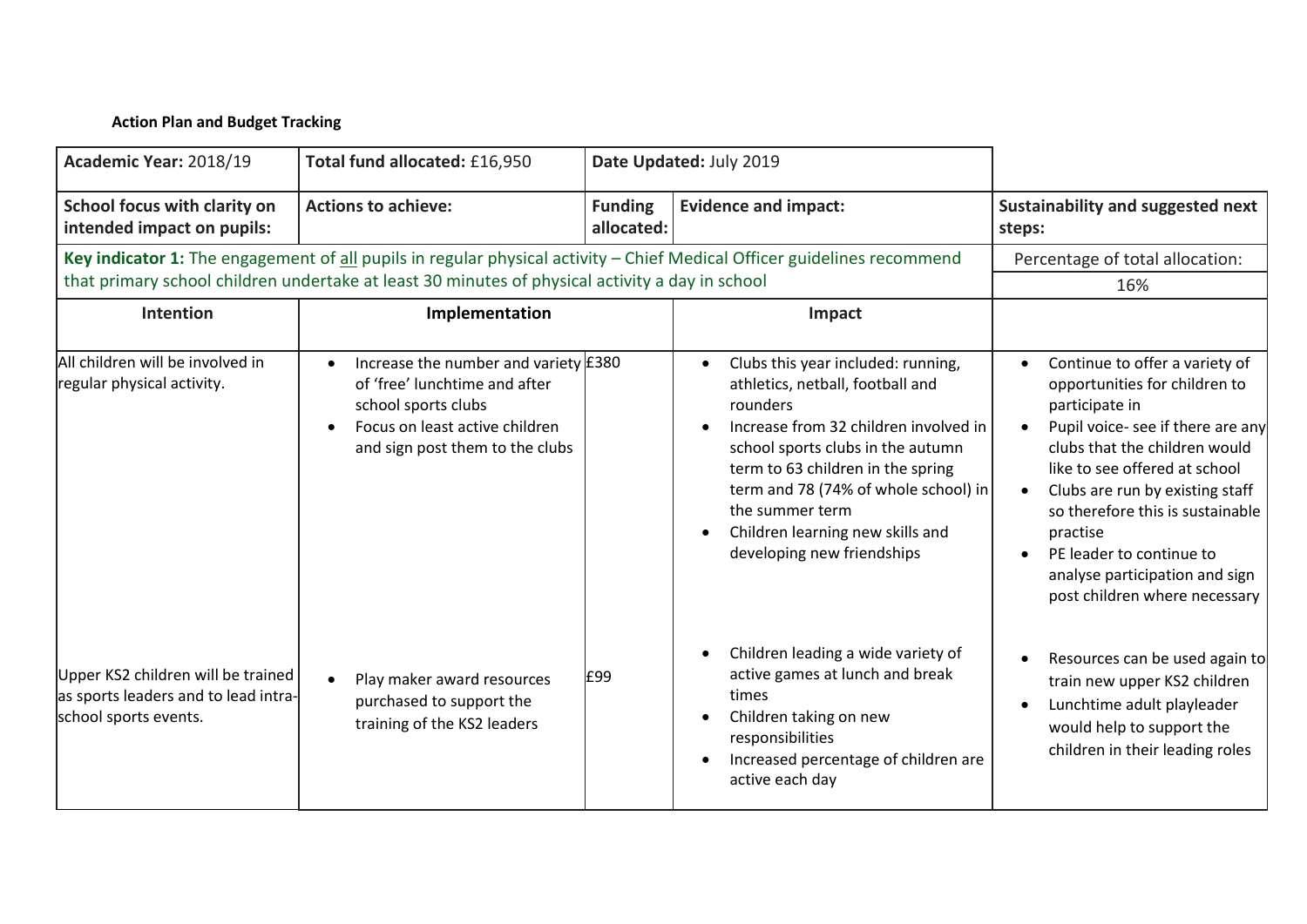| Gym trail - All children are<br>involved in regular physical<br>activity.                      | Children who have been<br>identified as needing specific<br>support with developing their<br>gross and fine motor skills are<br>invited to join the gym trail club<br>Existing members of staff with<br>expertise in this area to lead the<br>club | £1520 | Children develop their fine/gross<br>$\bullet$<br>motor skills<br>Teachers have reported that<br>$\bullet$<br>developments made by children<br>attending the club are having a<br>positive impact on different aspects<br>of their school life:<br>- increased dexterity to support fine<br>motor skills such as handwriting and<br>using a wide range of tools<br>- Increased confidence<br>- Improved gross motor control<br>- Improved core strength- allowing<br>children to sit more comfortably and<br>therefore be ready for learning | Only children who need<br>$\bullet$<br>specific support are invited to<br>the club. Staff to be aware to<br>assess children to see if they<br>have progressed and no longer<br>need the support of the club<br>and whether new starters to<br>the school would benefit from<br>the support. |
|------------------------------------------------------------------------------------------------|----------------------------------------------------------------------------------------------------------------------------------------------------------------------------------------------------------------------------------------------------|-------|----------------------------------------------------------------------------------------------------------------------------------------------------------------------------------------------------------------------------------------------------------------------------------------------------------------------------------------------------------------------------------------------------------------------------------------------------------------------------------------------------------------------------------------------|---------------------------------------------------------------------------------------------------------------------------------------------------------------------------------------------------------------------------------------------------------------------------------------------|
| New resources purchased as<br>necessary to allow high quality PE<br>and sport to be delivered. | PE subject leader to assess<br>equipment termly<br>Existing equipment to be<br>maintained and therefore<br>ensuring that it is safe to use                                                                                                         | £668  | New resources all enhanced and safe<br>participation and enjoyment of all<br>pupils                                                                                                                                                                                                                                                                                                                                                                                                                                                          | Ensure existing equipment is<br>maintained                                                                                                                                                                                                                                                  |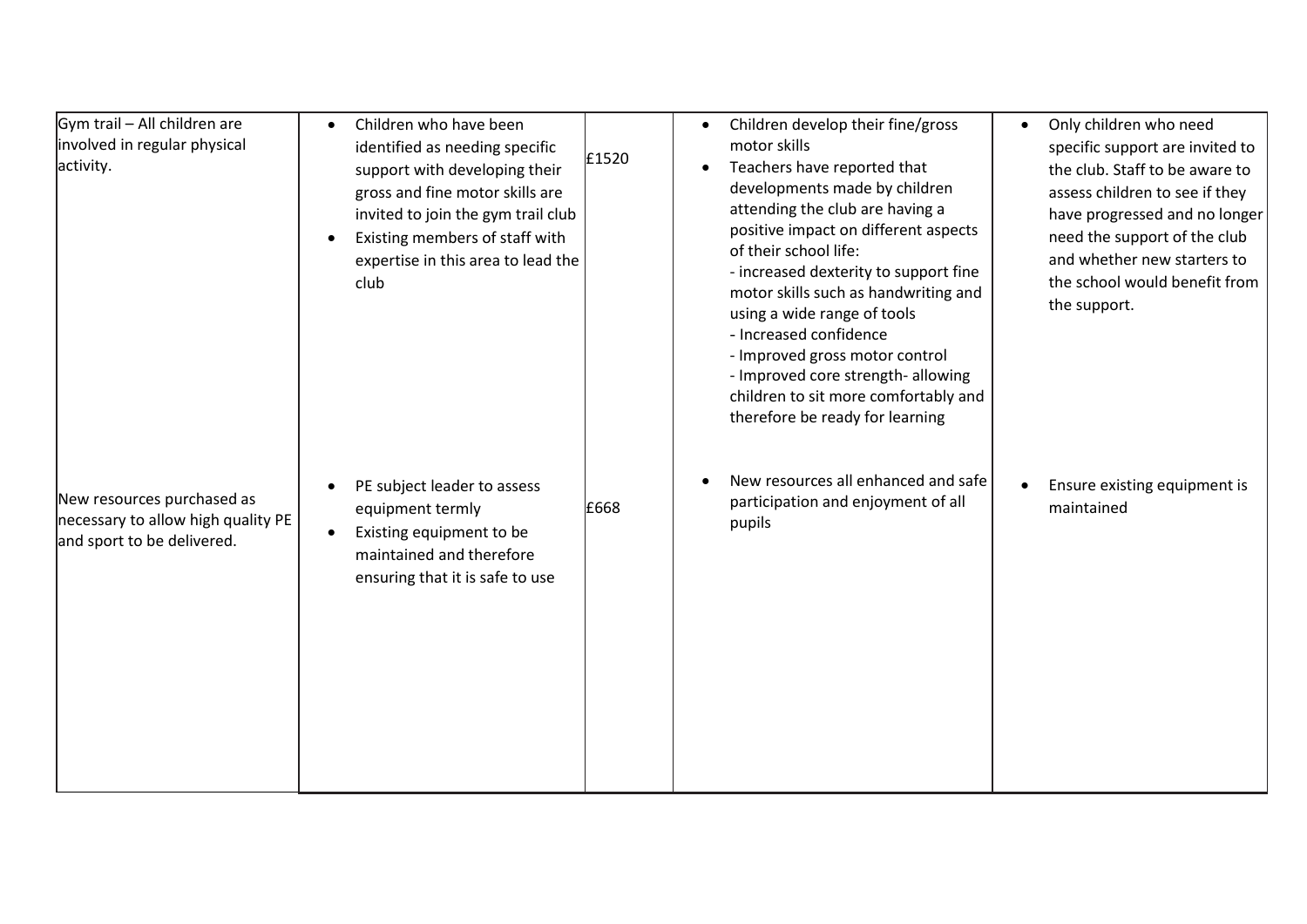| Key indicator 2: The profile of PESSPA being raised across the school as a tool for whole school improvement |                                                                                                                                                                                                                                                                  |                                                                                                                                                                                                                                                                                                                                                                                                                                                                                                                                                               | Percentage of total allocation:                                                                                         |
|--------------------------------------------------------------------------------------------------------------|------------------------------------------------------------------------------------------------------------------------------------------------------------------------------------------------------------------------------------------------------------------|---------------------------------------------------------------------------------------------------------------------------------------------------------------------------------------------------------------------------------------------------------------------------------------------------------------------------------------------------------------------------------------------------------------------------------------------------------------------------------------------------------------------------------------------------------------|-------------------------------------------------------------------------------------------------------------------------|
|                                                                                                              |                                                                                                                                                                                                                                                                  |                                                                                                                                                                                                                                                                                                                                                                                                                                                                                                                                                               | 66%                                                                                                                     |
| Intention                                                                                                    | Implementation                                                                                                                                                                                                                                                   | Impact                                                                                                                                                                                                                                                                                                                                                                                                                                                                                                                                                        |                                                                                                                         |
| All pupils are regularly participate<br>in high quality PE and sport.                                        | Subject leader to audit PE<br>$\bullet$<br>curriculum/provision, monitor<br>lessons and assessments<br>PE Subject Leader to carry out<br>pupil and staff voice to establish<br>current views and opinions of<br>school PE/sport and possible<br>areas to improve | There will be clear differentiation and<br>progression of skills in PE across the<br>school<br>Pupils are taught by staff who feel<br>$\bullet$<br>confident to identify where each<br>child is working and can plan for<br>differentiation and next steps.                                                                                                                                                                                                                                                                                                   | Add playmaker award into the<br>PE curriculum for KS2                                                                   |
| Teachers regularly assess the<br>children's learning to ensure good<br>progress is being made.               | PE assessment staff meeting<br>termly<br>Assessment is embedded and<br>used to inform future planning                                                                                                                                                            | Pupils' PE skills are assessed termly,<br>and these assessments will be<br>monitored by the PE Subject Leader<br>to ensure that pupils are making<br>good progress in this subject.<br>Pupils are clear about their<br>$\bullet$<br>attainment and next steps<br>Pupils who are working below age<br>related expectations can be easily<br>identified and PE Subject Leader can<br>target them for clubs<br>Pupils who are working above age<br>related expectations can be<br>identified and targeted for more<br>challenging activities and<br>competitions | Continue to signpost children<br>to clubs to develop their skills<br>and increase their<br>opportunities to participate |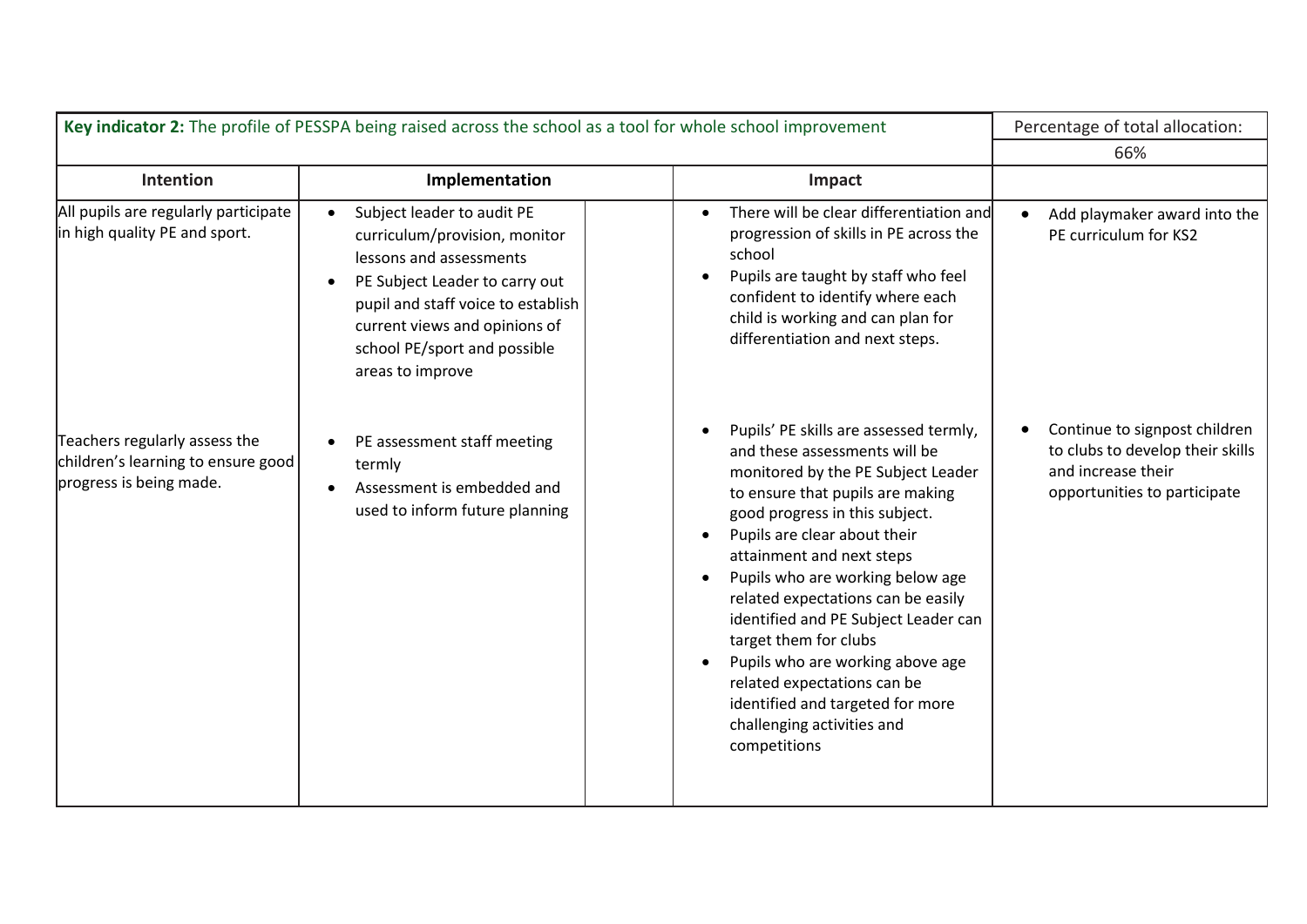| PESSPA will be used as a tool for<br>whole school improvement.                                                                                             | PE section in newsletters sent<br>out to parents<br>PE news shared in Team<br>Assembly<br>PE Section on the school<br>noticeboard/website updated<br>regularly                                                                                                                                                     |        | Pupils and parents will be able to<br>$\bullet$<br>celebrate successes in PE through<br>photograph displays on the PE<br>noticeboard, newsletters and<br>assemblies. |                                                                                                                                                                                     |
|------------------------------------------------------------------------------------------------------------------------------------------------------------|--------------------------------------------------------------------------------------------------------------------------------------------------------------------------------------------------------------------------------------------------------------------------------------------------------------------|--------|----------------------------------------------------------------------------------------------------------------------------------------------------------------------|-------------------------------------------------------------------------------------------------------------------------------------------------------------------------------------|
| School resources will be<br>developed and improved to allow<br>children to have increased<br>opportunities within school.                                  | New changing facilities/toilets<br>throughout the school and hall<br>equipment will be installed                                                                                                                                                                                                                   | £11292 | Works commencing late Summer<br>term 2019                                                                                                                            |                                                                                                                                                                                     |
| Key indicator 3: Increased confidence, knowledge and skills of all staff in teaching PE and sport                                                          |                                                                                                                                                                                                                                                                                                                    |        |                                                                                                                                                                      | Percentage of total allocation:                                                                                                                                                     |
|                                                                                                                                                            |                                                                                                                                                                                                                                                                                                                    |        |                                                                                                                                                                      | %                                                                                                                                                                                   |
| <b>Intention</b>                                                                                                                                           | Implementation                                                                                                                                                                                                                                                                                                     |        | Impact                                                                                                                                                               |                                                                                                                                                                                     |
| Staff to work alongside specialist<br>coaches-Leventhorpe teacher to<br>work with yr5/6 teacher bi-weekly<br>with teaching a different sport<br>each term. | Staff will increase their subject<br>knowledge<br>Staff to observe and learn new<br>$\bullet$<br>skills and techniques for<br>teaching specific sports<br>YR5/6 teacher to share good<br>practise- CPD for all staff<br>Children have opportunities to<br>experience new sports<br>Dance workshop for all children |        | Staff learning new teaching<br>$\bullet$<br>techniques<br>Staff more confident with the<br>teaching of specific sports                                               | Continue with the partnership<br>in 2019-2020.<br>New upper KS2 member of<br>staff to team teach with the<br>Leventhorpe sports teacher to<br>develop their knowledge and<br>skills |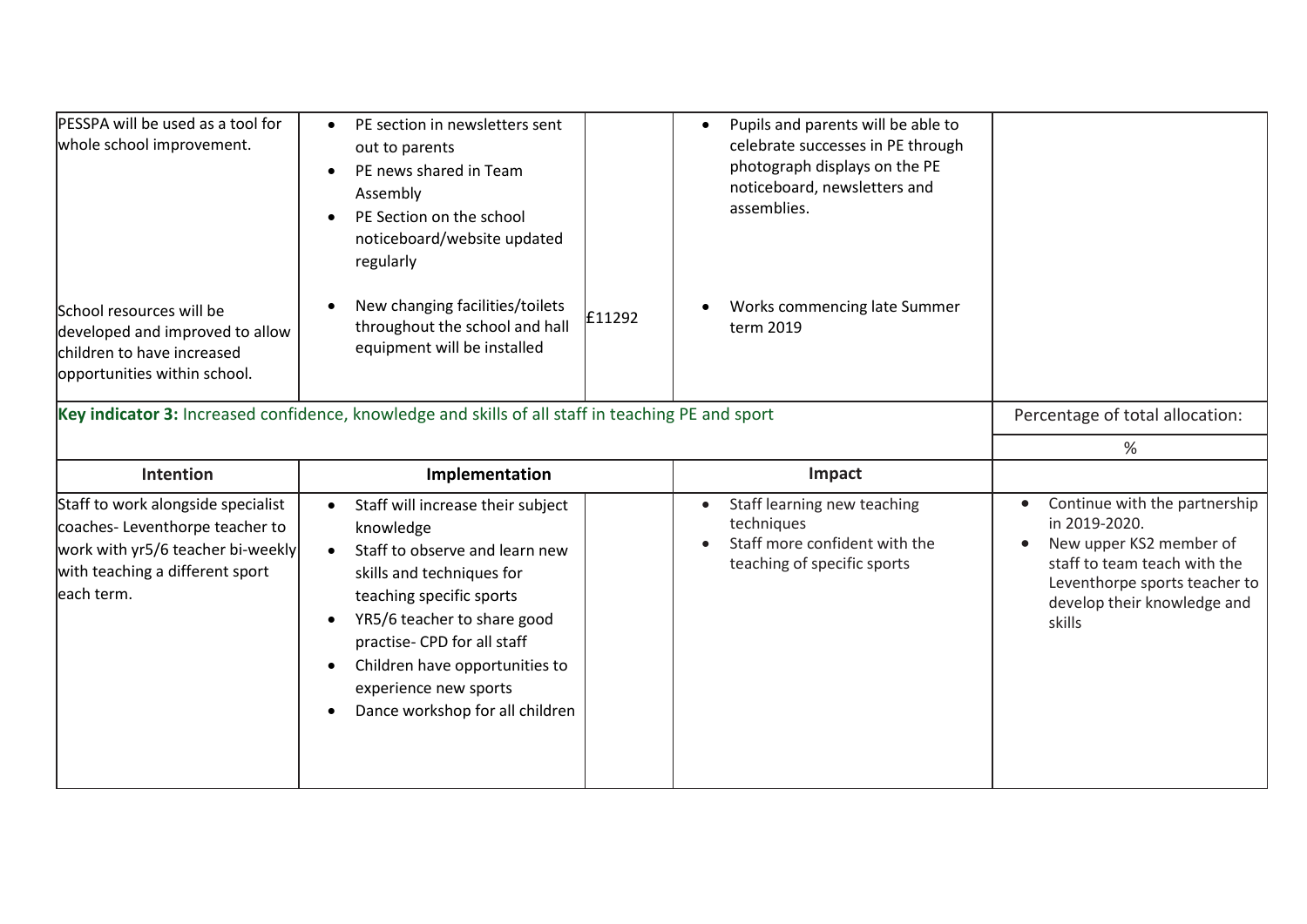| Key indicator 4: Broader experience of a range of sports and activities offered to all pupils       |                                                                                                                                                                                                                                                                                                                     |                                                                                                                                                                                                                                                                                 | Percentage of total allocation:                                                                                           |
|-----------------------------------------------------------------------------------------------------|---------------------------------------------------------------------------------------------------------------------------------------------------------------------------------------------------------------------------------------------------------------------------------------------------------------------|---------------------------------------------------------------------------------------------------------------------------------------------------------------------------------------------------------------------------------------------------------------------------------|---------------------------------------------------------------------------------------------------------------------------|
|                                                                                                     |                                                                                                                                                                                                                                                                                                                     |                                                                                                                                                                                                                                                                                 | 15%                                                                                                                       |
| Intention                                                                                           | Implementation                                                                                                                                                                                                                                                                                                      | Impact                                                                                                                                                                                                                                                                          |                                                                                                                           |
| Children experience a wider range<br>of sports and activities.                                      | All upper KS 2 children take part £2565<br>in outdoor and adventurous<br>activities<br>Children experience new<br>activities and sports on their<br>residential trip                                                                                                                                                | Children broaden their range of<br>experience<br>Children developing skills such as<br>working in a team, resilience and<br>confidence<br>All children experience equal<br>opportunities regardless of financial<br>means                                                       | 97% of upper KS2 children<br>attended the residential trip<br>and took part in the outdoor<br>and adventurous activities. |
| Key indicator 5: Increased participation in competitive sport                                       |                                                                                                                                                                                                                                                                                                                     |                                                                                                                                                                                                                                                                                 | Percentage of total allocation:                                                                                           |
|                                                                                                     |                                                                                                                                                                                                                                                                                                                     |                                                                                                                                                                                                                                                                                 | 3%                                                                                                                        |
| <b>Intention</b>                                                                                    | Implementation                                                                                                                                                                                                                                                                                                      | Impact                                                                                                                                                                                                                                                                          |                                                                                                                           |
| To develop the range of<br>opportunities for children to<br>engage in inter school<br>competitions. | Membership of the Leventhorpe $£426$<br>$\bullet$<br>school's sports partnership<br>Training and entering a team for<br>each competition run by the<br>partnership<br>Utilise the equipment and<br>$\bullet$<br>expertise on offer from the<br>partnership<br>Children to have the<br>equipment/resources needed to | Children participated in football,<br>netball, tag rugby and rounders<br>competitions<br>Children won the football<br>tournament- positive impact on<br>moral<br>Children develop confidence with<br>participating in more formal<br>competitions<br>Children working as a team | Continue with partnership next<br>year                                                                                    |